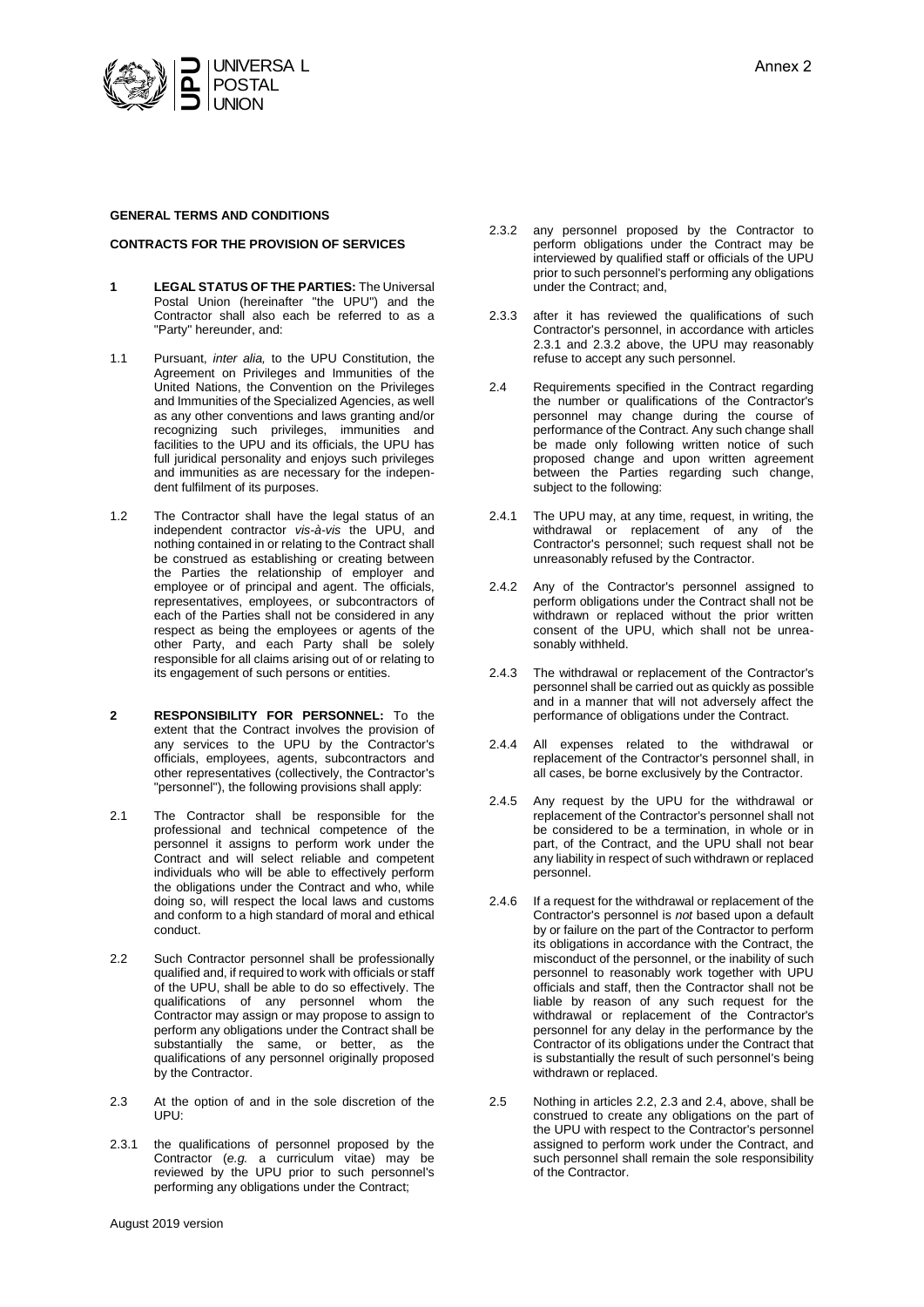- 2.6 The Contractor shall be responsible for requiring that all personnel assigned by it to perform any obligations under the Contract and who may have access to any premises or other property of the UPU shall:
- 2.6.1 undergo or comply with security screening requirements made known to the Contractor by the UPU, including but not limited to, a review of any criminal history;
- 2.6.2 when within UPU premises or on UPU property, display such identification as may be approved and furnished by the UPU security officials, and that upon the withdrawal or replacement of any such personnel or upon termination or completion of the Contract, such personnel shall immediately return any such identification to the UPU for cancellation.
- 2.7 Not less than one working day after learning that any of Contractor's personnel who have access to any UPU premises have been charged by the competent authorities with an offense other than a minor traffic offense, the Contractor shall provide written notice to inform the UPU about the particulars of the charges then known and shall continue to inform the UPU concerning all substantial developments regarding such charges.
- 2.8 All operations of the Contractor, including without limitation, storage of equipment, materials, supplies and parts, within UPU premises or on UPU property shall be confined to areas authorized or approved by the UPU. The Contractor's personnel shall not enter or pass through and shall not store or dispose of any of its equipment or materials in any areas within UPU premises or on UPU property without appropriate authorization from the UPU.

### **3 ASSIGNMENT:**

- 3.1 Except as provided in article 3.2, below, the Contractor may not assign, transfer, pledge or make any other disposition of the Contract, of any part of the Contract, or of any of the rights, claims or obligations under the Contract except with the prior written authorization of the UPU. Any such unauthorized assignment, transfer, pledge or other disposition, or any attempt to do so, shall not be binding on the UPU. Except as permitted with respect to any approved subcontractors, the Contractor shall not delegate any of its obligations under this Contract, except with the prior written consent of the UPU. Any such unauthorized delegation, or attempt to do so, shall not be binding on the UPU.
- 3.2 The Contractor may assign or otherwise transfer the Contract to the surviving entity resulting from a reorganization of the Contractor's operations, *provided that:*
- 3.2.1 such reorganization is not the result of any bankruptcy, receivership or other similar proceedings; *and,*
- 3.2.2 such reorganization arises from a sale, merger, or acquisition of all or substantially all of the Contractor's assets or ownership interests; *and*,
- 3.2.3 the Contractor promptly notifies the UPU about such assignment or transfer at the earliest opportunity; *and*,
- 3.2.4 the assignee or transferee agrees in writing to be bound by all of the terms and conditions of the Contract, and such writing is promptly provided to the UPU following the assignment or transfer.
- **4 SUBCONTRACTING:** In the event that the Contractor requires the services of subcontractors to perform any obligations under the Contract, the Contractor shall obtain the prior written approval of the UPU. The UPU shall be entitled, in its sole discretion, to review the qualifications of any subcontractors and to reject any proposed subcontractor that the UPU reasonably considers is not qualified to perform obligations under the Contract. The UPU shall have the right to require any subcontractor's removal from UPU premises without having to give any justification therefor. Any such rejection or request for removal shall not, in and of itself, entitle the Contractor to claim any delays in the performance, or to assert any excuses for the non-performance, of any of its obligations under the Contract, and the Contractor shall be solely responsible for all services and obligations performed by its subcontractors. The terms of any subcontract shall be subject to, and shall be construed in a manner that is fully in accordance with, all of the terms and conditions of the Contract.

### **5 INDEMNIFICATION:**

- 5.1 The Contractor shall indemnify, defend, and hold and save harmless, the UPU, and its officials, agents and employees, from and against all suits, proceedings, claims, demands, losses and liability of any kind or nature brought by any third party against the UPU, including, but not limited to, all litigation costs and expenses, attorney's fees, settlement payments and damages, based on, arising from, or relating to:
- 5.1.1 allegations or claims that the possession of or use by the UPU of any patented device, any copyrighted material, or any other goods, property or services provided or licensed to the UPU under the terms of the Contract, in whole or in part, separately or in a combination contemplated by the Contractor's published specifications therefor, or otherwise specifically approved by the Contractor, constitutes an infringement of any patent, copyright, trademark, or other intellectual property right of any third party; *or,*
- 5.1.2 any acts or omissions of the Contractor, or of any subcontractor or anyone directly or indirectly employed by them in the performance of the Contract, which give rise to legal liability to anyone not a party to the Contract, including, without limitation, claims and liability in the nature of a claim for workers' compensation.
- 5.2 The indemnity set forth in article 5.1.1, above, shall not apply to:
- 5.2.1 A claim of infringement resulting from the Contractor's compliance with specific written instructions by the UPU directing a change in the specifications for the goods, property, materials, equipment or supplies to be or used, or directing a manner of performance of the Contract or requiring the use of specifications not normally used by the Contractor; *or*
- 5.2.2 A claim of infringement resulting from additions to or changes in any goods, property, materials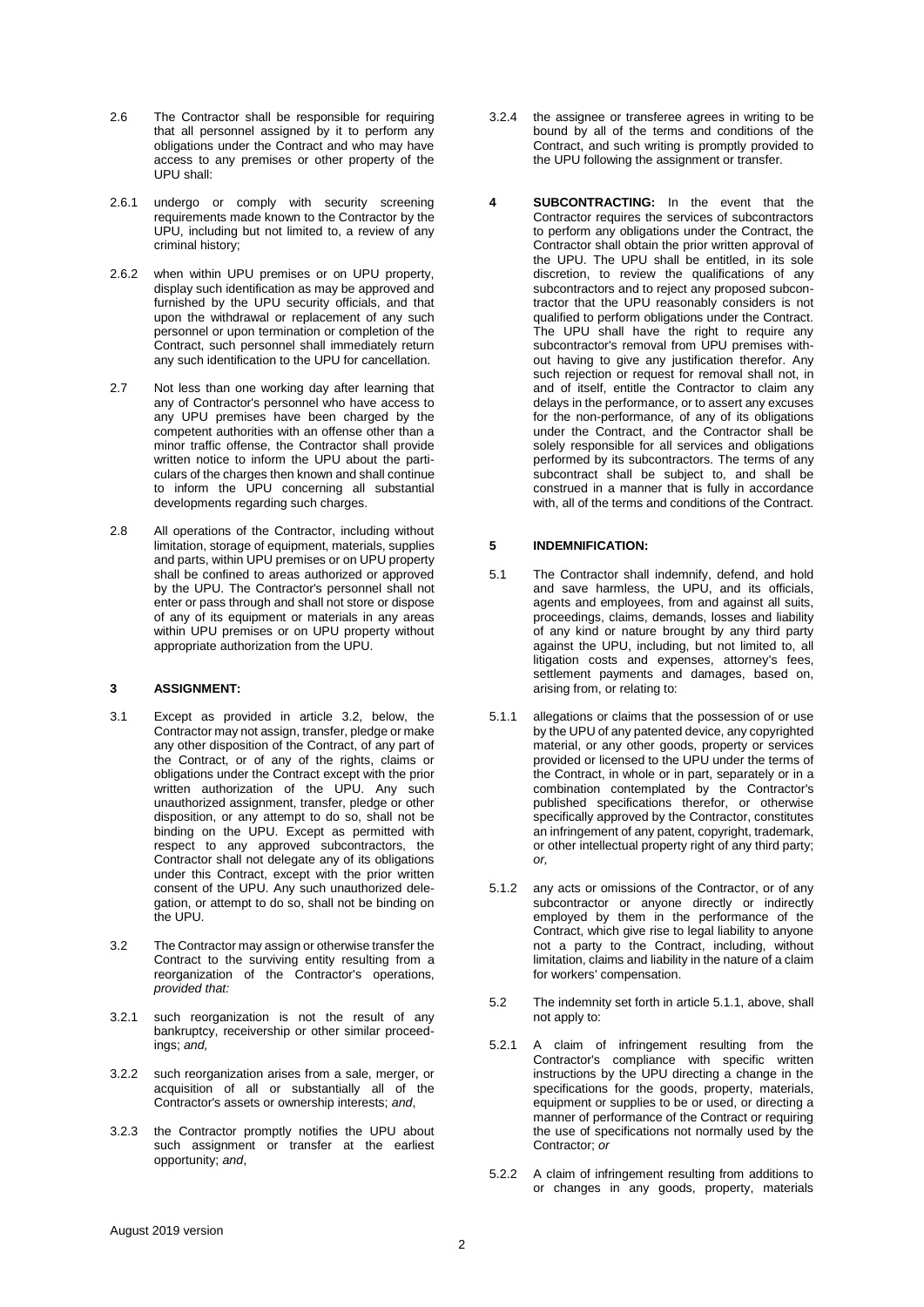equipment, supplies or any components thereof furnished under the Contract if the UPU or another party acting under the direction of the UPU made such changes.

- 5.3 In addition to the indemnity obligations set forth in this article 5, the Contractor shall be obligated, at its sole expense, to defend the UPU and its officials. agents and employees, pursuant to this article 5, regardless of whether the suits, proceedings, claims and demands in question actually give rise to or otherwise result in any loss or liability.
- 5.4 The UPU shall advise the Contractor about any such suits, proceedings, claims, demands, losses or liability within a reasonable period of time after having received actual notice thereof. The Contractor shall have sole control of the defence of any such suit, proceeding, claim or demand and of all negotiations in connection with the settlement or compromise thereof, except with respect to the assertion or defence of the privileges and immunities of the UPU or any matter relating thereto, for which only the UPU itself is authorized to assert and maintain. The UPU shall have the right, at its own expense, to be represented in any such suit, proceeding, claim or demand by independent counsel of its own choosing.
- 5.5 In the event the use by the UPU of any goods, property or services provided or licensed to the UPU by the Contractor, in whole or in part, in any suit or proceeding, is for any reason enjoined, temporarily or permanently, or is found to infringe any patent, copyright, trademark or other intellectual property right, or in the event of a settlement, is enjoined, limited or otherwise interfered with, then the Contractor, at its sole cost and expense, shall, promptly, either:
- 5.5.1 procure for the UPU the unrestricted right to continue using such goods or services provided to the UPU;
- 5.5.2 replace or modify the goods or services provided to the UPU, or part thereof, with the equivalent or better goods or services, or part thereof, that is noninfringing; *or*,
- 5.5.3 refund to the UPU the full price paid by the UPU for the right to have or use such goods, property or services, or part thereof.

### **6 INSURANCE AND LIABILITY:**

- 6.1 The Contractor shall pay the UPU promptly for all loss, destruction, or damage to the property of the UPU caused by the Contractor's personnel or by any of its subcontractors or anyone else directly or indirectly employed by the Contractor or any of its subcontractors in the performance of the Contract.
- 6.2 Unless otherwise provided in the Contract, prior to commencement of performance of any other obligations under the Contract, and subject to any limits set forth in the Contract, the Contractor shall take out and shall maintain for the entire term of the Contract, for any extension thereof, and for a period following any termination of the Contract reasonably adequate to deal with losses:
- 6.2.1 insurance against all risks in respect of its property and any equipment used for the performance of the Contract;
- 6.2.2 workers' compensation insurance, or its equivalent, or employer's liability insurance, or its equivalent, with respect to the Contractor's personnel sufficient to cover all claims for injury, death and disability, or any other benefits required to be paid by law, in connection with the performance of the Contract;
- 6.2.3 liability insurance in an adequate amount to cover all claims, including, but not limited to, claims for death and bodily injury, products and completed operations liability, loss of or damage to property, and personal and advertising injury, arising from or in connection with the Contractor's performance under the Contract, including, but not limited to, liability arising out of or in connection with the acts or omissions of the Contractor, its personnel, agents, or invitees, or the use, during the performance of the Contract, of any vehicles, boats, airplanes or other transportation vehicles and equipment, whether or not owned by the Contractor; *and*,
- 6.2.4 such other insurance as may be agreed upon in writing between the UPU and the Contractor.
- 6.3 The Contractor's liability policies shall also cover subcontractors and all defence costs and shall contain a standard "cross liability" clause.
- 6.4 The Contractor acknowledges and agrees that the UPU accepts no responsibility for providing life, health, accident, travel or any other insurance coverage which may be necessary or desirable in respect of any personnel performing services for the Contractor in connection with the Contract.
- 6.5 Except for the workers' compensation insurance or any self-insurance program maintained by the Contractor and approved by the UPU, in its sole discretion, for purposes of fulfilling the Contractor's requirements for providing insurance under the Contract, the insurance policies required under the Contract shall:
- 6.5.1 name the UPU as an additional insured under the liability policies, including, if required, as a separate endorsement under the policy;
- 6.5.2 include a waiver of subrogation of the Contractor's insurance carrier's rights against the UPU;
- 6.5.3 provide that the UPU shall receive written notice from the Contractor's insurance carrier not less than thirty (30) days prior to any cancellation or material change of coverage; *and*,
- 6.5.4 include a provision for response on a primary and non-contributing basis with respect to any other insurance that may be available to the UPU.
- 6.6 The Contractor shall be responsible to fund all amounts within any policy deductible or retention.
- 6.7 Except for any self-insurance program maintained by the Contractor and approved by the UPU for purposes of fulfilling the Contractor's requirements for maintaining insurance under the Contract, the Contractor shall maintain the insurance taken out under the Contract with reputable insurers that are in good financial standing and that are acceptable to the UPU. Prior to the commencement of any obligations under the Contract, the Contractor shall provide the UPU with evidence, in the form of certificate of insurance or such other form as the UPU may reasonably require, that demonstrates that the Contractor has taken out insurance in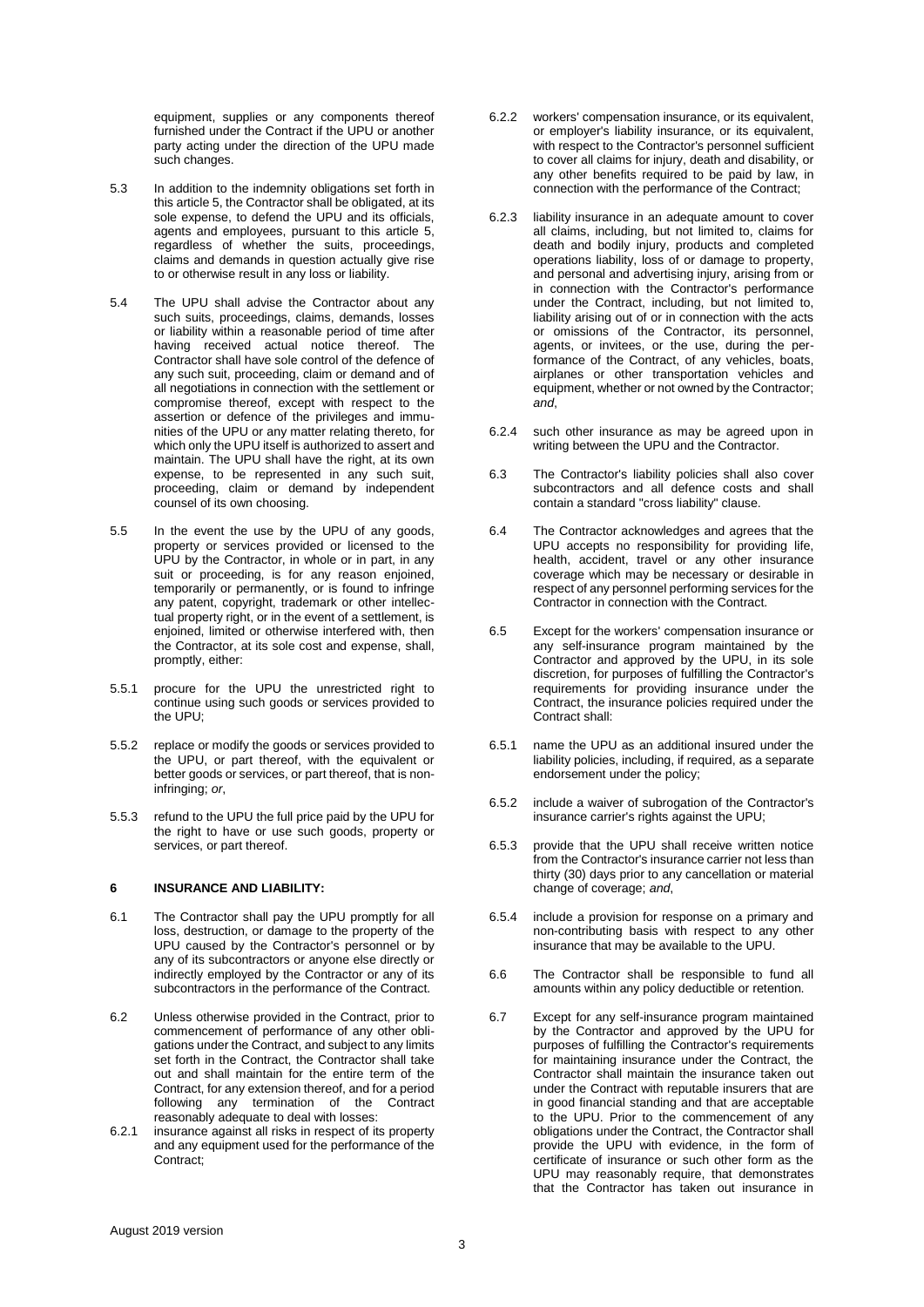accordance with the requirements of the Contract. The UPU reserves the right, upon written notice to the Contractor, to obtain copies of any insurance policies or insurance program descriptions required to be maintained by the Contractor under the Contract. Notwithstanding the provisions of article 6.5.3, above, the Contractor shall promptly notify the UPU concerning any cancellation or material change of insurance coverage required under the Contract.

- 6.8 The Contractor acknowledges and agrees that neither the requirement for taking out and maintaining insurance as set forth in the Contract nor the amount of any such insurance, including, but not limited to, any deductible or retention relating thereto, shall in any way be construed as limiting the Contractor's liability arising under or relating to the Contract.
- 6.9 In all cases, the liability of either Party for loss of any anticipated revenue or any other indirect or consequential damages shall be excluded.
- **7 LIENS AND RIGHTS OF THIRD PARTIES:** The Contractor shall not cause or permit any lien by any person to be placed on file or to remain on file in any public office or on file with the UPU against any monies due to the Contractor or that may become due for any work done or against any goods supplied or materials furnished under the Contract, or by reason of any other claim or demand against the Contractor or the UPU.
- **8 EQUIPMENT FURNISHED BY THE UPU TO THE CONTRACTOR**: Title to any equipment and supplies that may be furnished by the UPU to the Contractor for the performance of any obligations under the Contract shall rest with the UPU, and any such equipment shall be returned to the UPU at the conclusion of the Contract or when no longer needed by the Contractor. Such equipment, when returned to the UPU, shall be in the same condition as when delivered to the Contractor, subject to normal wear and tear, and the Contractor shall be liable to compensate the UPU for the actual costs of any loss of, damage to, or degradation of the equipment that is beyond normal wear and tear.

### **9 COPYRIGHT, PATENTS AND OTHER PROPRIETARY RIGHTS:**

- 9.1 Except as is otherwise expressly provided in writing in the Contract, the UPU shall be entitled to all intellectual property and other proprietary rights including, but not limited to, patents, copyrights, and trademarks, with regard to products, processes, inventions, ideas, know-how, or documents and other materials which the Contractor has developed for the UPU under the Contract and which bear a direct relation to or are produced or prepared or collected in consequence of, or during the course of, the performance of the Contract. The Contractor acknowledges and agrees that such products, documents and other materials constitute works made for hire for the UPU.
- 9.2 To the extent that any such intellectual property or other proprietary rights consist of any intellectual property or other proprietary rights of the Contractor: (i) that pre-existed the performance by the Contractor of its obligations under the Contract, or (ii) that the Contractor may develop or acquire, or

may have developed or acquired, independently of the performance of its obligations under the Contract, the UPU does not and shall not claim any ownership interest thereto, and the Contractor grants to the UPU a perpetual license to use such intellectual property or other proprietary right solely for the purposes of and in accordance with the requirements of the Contract.

- 9.3 At the request of the UPU, the Contractor shall take all necessary steps, execute all necessary documents and generally assist in securing such proprietary rights and transferring or licensing them to the UPU in compliance with the requirements of the applicable law and of the Contract.
- 9.4 Subject to the foregoing provisions, all maps, drawings, photographs, mosaics, plans, reports, estimates, recommendations, documents, and all other data compiled by or received by the Contractor under the Contract shall be the property of the UPU, shall be made available for use or inspection by the UPU at reasonable times and in reasonable places, shall be treated as confidential, and shall be delivered only to UPU authorized officials on completion of work under the Contract.
- **10 PUBLICITY, AND USE OF THE NAME, EMBLEM, INITIALS OR OFFICIAL SEAL OF THE UPU:** The Contractor shall not advertise or otherwise make public for purposes of commercial advantage or goodwill that it has a contractual relationship with the UPU, nor shall the Contractor, in any manner whatsoever use the name, emblem, initials or official seal of the UPU, or any abbreviation of the name of the UPU in connection with its business or otherwise without the written permission the UPU.
- **11 CONFIDENTIAL NATURE OF DOCUMENTS AND INFORMATION**: Information and data that is considered proprietary by either Party or that is delivered or disclosed by one Party ("Discloser") to the other Party ("Recipient") during the course of performance of the Contract, and that is designated as confidential ("Information"), shall be held in confidence by that Party and shall be handled as follows:
- 11.1 The recipient ("Recipient") of such Information shall:
- 11.1.1 use the same care and discretion to avoid disclosure, publication or dissemination of the Discloser's Information as it uses with its own similar Information that it does not wish to disclose, publish or disseminate; *and*,
- 11.1.2 use the Discloser's Information solely for the purpose for which it was disclosed.
- 11.2 Provided that the Recipient has a written agreement with the following persons or entities requiring them to treat the Information confidential in accordance with the Contract and this article 11, the Recipient may disclose Information to:
- 11.2.1 any other party with the Discloser's prior written consent; *and*,
- 11.2.2 the Recipient's employees, officials, representatives and agents who have a need to know such Information for purposes of performing obligations under the Contract, and employees officials, representatives and agents of any legal entity that it controls, controls it, or with which it is under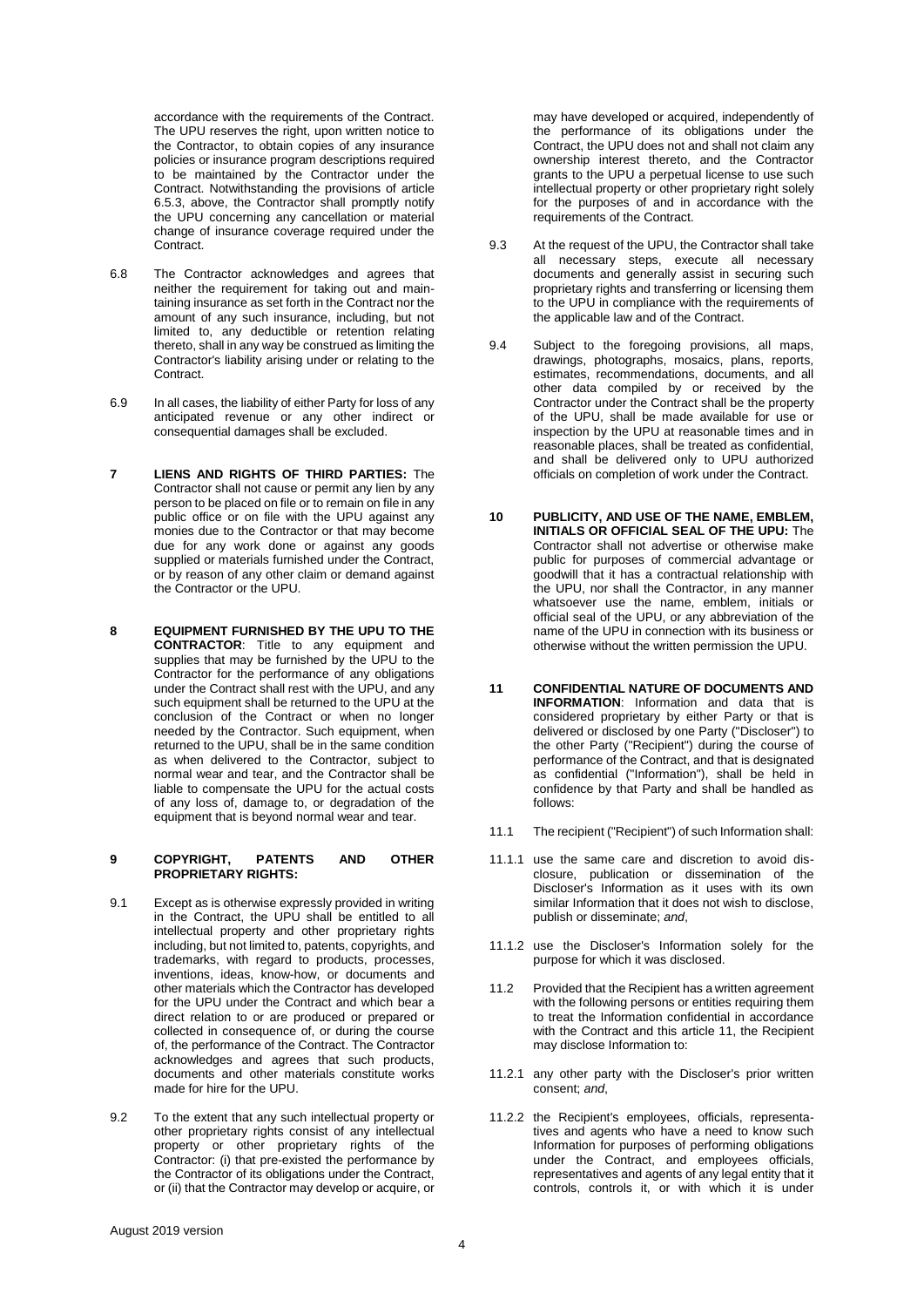common control, who have a need to know such Information for purposes of performing obligations under the Contract, *provided that,* for these purposes a controlled legal entity means:

- 11.2.2.1 a corporate entity in which the Party owns or otherwise controls, whether directly or indirectly, over fifty percent (50%) of voting shares thereof; *or*,
- 11.2.2.2 any entity over which the Party exercises effective managerial control.
- 11.3 The Contractor may disclose Information to the extent required by law, *provided that*, subject to and without any waiver of the privileges and immunities of the UPU, the Contractor will give the UPU sufficient prior notice of a request for the disclosure of Information in order to allow the UPU to have a reasonable opportunity to take protective measures or such other action as may be appropriate before any such disclosure is made.
- 11.4 The UPU may disclose Information to the extent as required pursuant to its Acts, or pursuant to other UPU resolutions.
- 11.5 The Recipient shall not be precluded from disclosing Information that is obtained by the Recipient from a third party without restriction, is disclosed by the Discloser to a third party without any obligation of confidentiality, is previously known by the Recipient, or at any time is developed by the Recipient completely independently of any disclosures hereunder.
- 11.6 These obligations and restrictions of confidentiality shall be effective during the term of the Contract, including any extension thereof, and, unless otherwise provided in the Contract, shall remain effective following any termination of the Contract.

#### **12 FORCE MAJEURE; OTHER CHANGES IN CONDITIONS:**

- 12.1 In the event of and as soon as possible after the occurrence of any cause constituting *force majeure*, the affected Party shall give notice and full particulars in writing to the other Party, of such occurrence or cause if the affected Party is thereby rendered unable, wholly or in part, to perform its obligations and meet its responsibilities under the Contract. The affected Party shall also notify the other Party of any other changes in condition or the occurrence of any event which interferes or threatens to interfere with its performance of the Contract. Not more than fifteen (15) days following the provision of such notice of *force majeure* or other changes in condition or occurrence, the affected Party shall also submit a statement to the other Party of estimated expenditures that will likely be incurred for the duration of the change in condition or the event of *force majeure*. On receipt of the notice or notices required hereunder, the Party not affected by the occurrence of a cause constituting *force majeure* shall take such action as it reasonably considers to be appropriate or necessary in the circumstances, including the granting to the affected Party of a reasonable extension of time in which to perform any obligations under the Contract.
- 12.2 If the Contractor is rendered unable, wholly or in part, by reason of *force majeure* to perform its obligations and meet its responsibilities under the Contract, the UPU shall have the right to suspend

or terminate the Contract on the same terms and conditions as are provided for in article 13, "Termination," except that the period of notice shall be seven (7) days instead of thirty (30) days. In any case, the UPU shall be entitled to consider the Contractor permanently unable to perform its obligations under the Contract in case the Contractor is unable to perform its obligations, wholly or in part, by reason of *force majeure* for any period in excess of ninety (90) days.

12.3 *Force majeure* as used herein means any unforeseeable and irresistible act of nature, any act of war (whether declared or not), invasion, revolution, insurrection, terrorism, or any other acts of a similar nature or force, *provided that* such acts arise from causes beyond the control and without the fault or negligence of the Contractor. The Contractor acknowledges and agrees that, with respect to any obligations under the Contract that the Contractor must perform in areas in which the UPU is engaged in operations, any delays or failure to perform such obligations arising from or relating to harsh conditions within such areas, or to any incidents of civil unrest occurring in such areas, shall not, in and of itself, constitute *force majeure*  under the Contract.

# **13 TERMINATION**:

- 13.1 Either Party may terminate the Contract in whole or in part, upon thirty (30) days' notice in writing, stating the reasons, to the other Party. The initiation of conciliation or arbitral proceedings in accordance with article 16 "Settlement of Disputes," below, shall not be deemed to be "reasons" for or otherwise to be in itself a termination of the Contract.
- 13.2 The UPU may terminate the Contract at any time by providing written notice to the Contractor in any case in which the mandate of the UPU applicable to the performance of the Contract or the funding of the UPU applicable to the Contract is curtailed or terminated, whether in whole or in part. In addition, unless otherwise provided by the Contract, upon sixty (60) days' advance written notice to the Contractor, the UPU may terminate the Contract without having to provide any justification therefor.
- 13.3 In the event of any termination of the Contract, upon receipt of notice of termination that has been notified by the UPU, the Contractor shall, except as may be directed by the UPU in the notice of termination or otherwise in writing:
- 13.3.1 take immediate steps to bring the performance of any obligations under the Contract to a close in a prompt and orderly manner, and in doing so, reduce expenses to a minimum;
- 13.3.2 refrain from undertaking any further or additional commitments under the Contract as of and following the date of receipt of such notice;
- 13.3.3 place no further subcontracts or orders for materials, services, or facilities, except as the UPU and the Contractor agree in writing are necessary to complete any portion of the Contract that is not terminated;
- 13.3.4 terminate all subcontracts or orders to the extent they relate to the portion of the Contract terminated;
- 13.3.5 transfer ownership and deliver to the UPU the fabricated or unfabricated parts, work in process,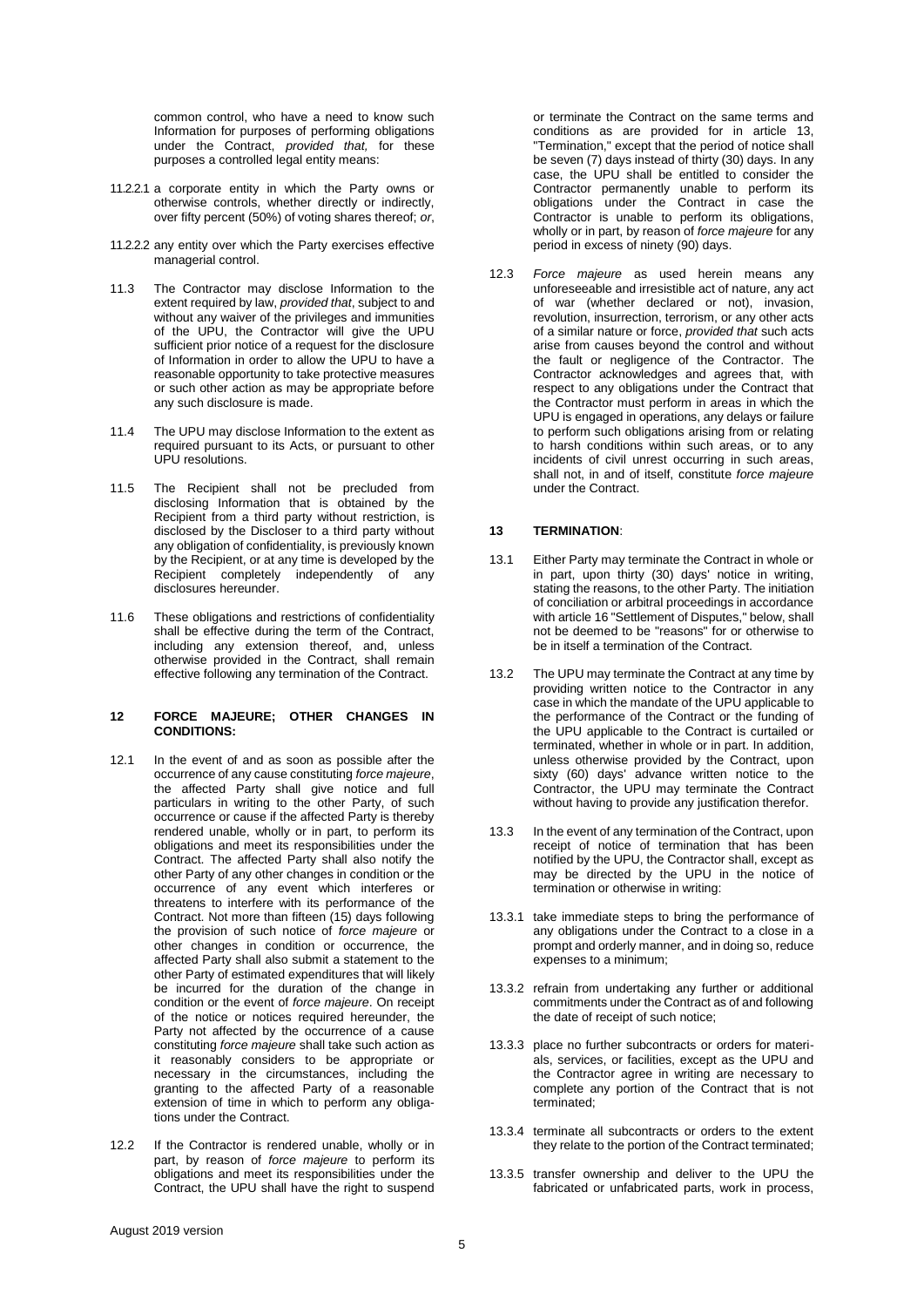completed work, supplies, and other material produced or acquired for the portion of the Contract terminated;

- 13.3.6 deliver all completed or partially completed plans, drawings, information, and other property that, if the Contract had been completed, would be required to be furnished to the UPU thereunder;
- 13.3.7 complete performance of the portion of the Contract not terminated; *and*,
- 13.3.8 take any other action that may be necessary, or that the UPU may direct in writing, for the minimization of losses and for the protection and preservation of any property, whether tangible or intangible, related to the Contract that is in the possession of the Contractor and in which the UPU has or may be reasonably expected to acquire an interest.
- 13.4 In the event of any termination of the Contract, the UPU shall be entitled to obtain reasonable written accountings from the Contractor concerning all obligations performed or pending in accordance with the Contract. In addition, the UPU shall not be liable to pay the Contractor except for those goods delivered and services provided to the UPU in accordance with the terms of the Contract, but only if such goods or services were ordered, requested or otherwise provided prior to the Contractor's receipt of notice of termination from the UPU or prior to the Contractor's tendering of notice of termination to the UPU.
- 13.5 The UPU may, without prejudice to any other right or remedy available to it, terminate the Contract forthwith in the event that:
- 13.5.1 the Contractor is adjudged bankrupt, or is liquidated, or becomes insolvent, or applies for a moratorium or stay on any payment or repayment obligations, or applies to be declared insolvent;
- 13.5.2 the Contractor is granted a moratorium or a stay, or is declared insolvent;
- 13.5.3 the Contractor makes an assignment for the benefit of one or more of its creditors;
- 13.5.4 a Receiver is appointed on account of the insolvency of the Contractor;
- 13.5.5 the Contractor offers a settlement in lieu of bankruptcy or receivership; *or,*
- 13.5.6 the UPU reasonably determines that the Contractor has become subject to a materially adverse change in its financial condition that threatens to substantially affect the ability of the Contractor to perform any of its obligations under the Contract.
- 13.6 Except as prohibited by law, the Contractor shall be bound to compensate the UPU for all damages and costs, including, but not limited to, all costs incurred by the UPU in any legal or non-legal proceedings, as a result of any of the events specified in article 13.5, above, and resulting from or relating to a termination of the Contract, even if the Contractor is adjudged bankrupt, or is granted a moratorium or stay or is declared insolvent. The Contractor shall immediately inform the UPU of the occurrence of any of the events specified in article 13.5, above, and shall provide the UPU with any information pertinent thereto.
- 13.7 The provisions of this article 13 are without prejudice to any other rights or remedies of the UPU under the Contract or otherwise.
- **14 NON-WAIVER OF RIGHTS**: The failure by either Party to exercise any rights available to it, whether under the Contract or otherwise, shall not be deemed for any purposes to constitute a waiver by the other Party of any such right or any remedy associated therewith, and shall not relieve the Parties of any of their obligations under the Contract.
- **15 NON-EXCLUSIVITY:** Unless otherwise specified in the Contract, the UPU shall have no obligation to purchase any minimum quantities of goods or services from the Contractor, and the UPU shall have no limitation on its right to obtain goods or services of the same kind, quality and quantity described in the Contract, from any other source at any time.

### **16 SETTLEMENT OF DISPUTES:**

- 16.1 **AMICABLE SETTLEMENT**: The Parties shall use their best efforts to amicably settle any dispute, controversy, or claim arising out of the present Contract or the breach, termination, expiration or invalidity thereof. Where the Parties wish to seek such an amicable settlement through conciliation, the conciliation shall take place in accordance with the Conciliation Rules then obtaining of the United Nations Commission on International Trade Law ("UNCITRAL"), or according to such other procedure as may be agreed between the Parties in writing.
- 16.2 **ARBITRATION**: Any dispute, controversy, or claim between the Parties arising out of the Contract or the breach, termination, expiration or invalidity thereof, unless settled amicably under article 16.1, above, within sixty (60) days after receipt by one Party of the other Party's written request for such amicable settlement, shall be referred by either Party to arbitration in accordance with the UNCITRAL Arbitration Rules then obtaining.
- 16.3 The number of arbitrators shall be one (1). If the Parties are unable to designate an arbitrator within thirty (30) days of receipt of the notification of a request for arbitration, the arbitrator shall, at the request of one of the Parties, be appointed by the President of the Permanent Court of Arbitration in the Hague, the Netherlands.
- 16.4 The arbitrator's ruling shall be final and binding, and no appeal to a court or any other jurisdiction shall be allowed.
- 16.5 The Agreement and any amendment thereto shall be governed by general principles of law to the exclusion of any single national system of law. Such general principles of law shall include the UNIDROIT General Principles of International Commercial Contracts (2010). The place of arbitration shall be Geneva, Switzerland, and the language of arbitration shall be English or French.
- **17 PRIVILEGES AND IMMUNITIES:** Nothing in or relating to the Contract shall be deemed a waiver, express or implied, of any of the privileges and immunities of the UPU and its subsidiary bodies.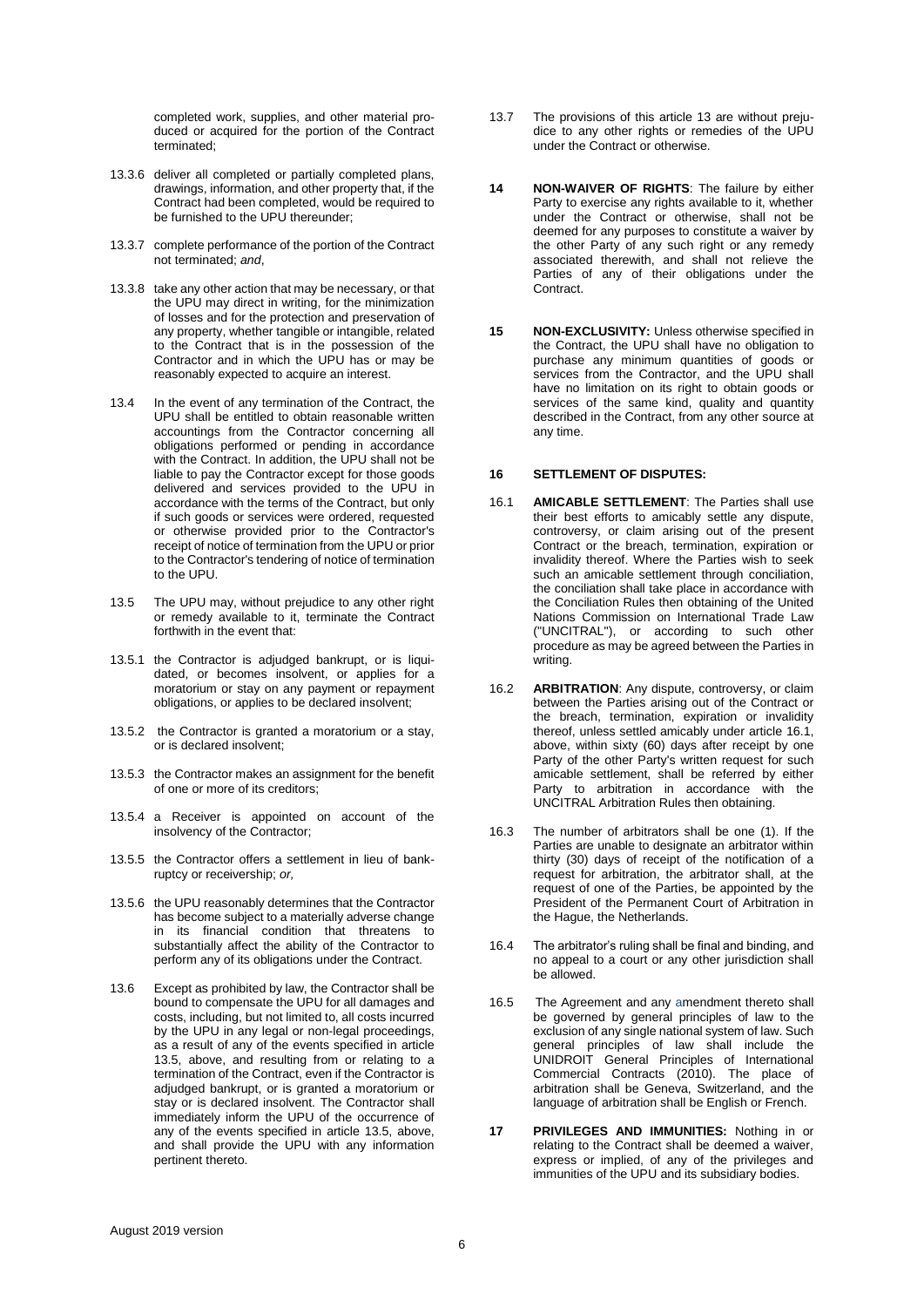# **18 TAX EXEMPTION**:

- 18.1 Pursuant to article III, Section 9 of the Convention on the Privileges and Immunities of the Specialized Agencies, the UPU is exempt from all direct taxes and from customs restrictions, duties, and charges of a similar nature in respect of articles imported or exported for its official use. In the event any governmental authority refuses to recognize the exemptions of the UPU from such taxes, restrictions, duties, or charges, the Contractor shall immediately consult with the UPU to determine a mutually acceptable procedure.
- 18.2 The Contractor authorizes the UPU to deduct from the Contractor's invoices any amount representing such taxes, duties or charges, unless the Contractor has consulted with the UPU prior to paying such taxes, duties or charges and where the UPU has, in each case, expressly authorized the Contractor to settle them, subject to submission of a written claim. In such cases, the Contractor shall provide the UPU with written evidence that these taxes, duties or charges have been paid and that such payment was duly authorized. The UPU shall reimburse the Contractor for the taxes, duties or charges which it authorized the Contractor to pay subject to submission of a written claim.

# **19 MODIFICATIONS:**

- 19.1 No modification or change in the Contract shall be valid and enforceable against the UPU unless provided by a valid written amendment to the Contract signed by both Parties.
- 19.2 If the Contract shall be extended for additional periods in accordance with the terms and conditions of the Contract, the terms and conditions applicable to any such extended term of the Contract shall be the same terms and conditions as set forth in the Contract, unless the Parties shall have agreed otherwise pursuant to a valid amendment concluded in accordance with article 19.1, above.
- 19.3 The terms or conditions of any supplemental undertakings, licenses, or other forms of agreement concerning any goods or services provided under the Contract shall not be valid and enforceable against the UPU nor in any way shall constitute an agreement by the UPU thereto unless any such undertakings, licenses or other forms are the subject of a valid amendment concluded in accordance with article 19.1, above.

### **20 AUDITS AND INVESTIGATIONS:**

- 20.1 Each invoice paid by the UPU shall be subject to a post-payment audit by auditors, whether internal or external, of the UPU or by other authorized and qualified agents of the UPU at any time during the term of the Contract and for a period of two (2) years following the expiration or prior termination of the Contract.
- 20.2 The UPU may conduct investigations relating to any aspect of the Contract or the award thereof, the obligations performed under the Contract, and the operations of the Contractor generally relating to performance of the Contract at any time during the term of the Contract and for a period of two (2) years

following the expiration or prior termination of the Contract.

- 20.3 The Contractor shall provide its full and timely cooperation with any such inspections, postpayment audits or investigations. Such cooperation shall include, but shall not be limited to, the Contractor's obligation to make available its personnel and any relevant documentation for such purposes at reasonable times and on reasonable conditions and to grant to the UPU access to the Contractor's premises at reasonable times and on reasonable conditions. The Contractor shall require its agents, including, but not limited to, the Contractor's attorneys, accountants or other advisers, to reasonably cooperate with any inspections, post-payment audits or investigations carried out by the UPU hereunder.
- **21 ESSENTIAL TERMS:** The Contractor acknowledges and agrees that each of the provisions in articles 22 to 29 hereof constitutes an essential term of the Contract and that any breach of any of these provisions shall entitle the UPU to terminate the Contract immediately upon notice to the Contractor, without any liability for termination charges or any other liability of any kind.
- **22 SOURCE OF INSTRUCTIONS:** The Contractor shall neither seek nor accept instructions from any authority external to the UPU in connection with the performance of its obligations under the Contract. Should any authority external to the UPU seek to impose any instructions concerning or restrictions on the Contractor's performance under the Contract, the Contractor shall promptly notify the UPU and provide all reasonable assistance required by the UPU. The Contractor shall not take any action in respect of the performance of its obligations under the Contract that may adversely affect the interests of the UPU, and the Contractor shall perform its obligations under the Contract with the fullest regard to the interests of the UPU.
- **23 OFFICIALS NOT TO BENEFIT:** The Contractor warrants that it has not and shall not offer to any representative, official, employee, or other agent of the UPU any direct or indirect benefit arising from or related to the performance of the Contract or the award thereof.
- **24 OBSERVANCE OF THE LAW:** The Contractor shall comply with all laws, ordinances, rules, and regulations bearing upon the performance of its obligations under the Contract.